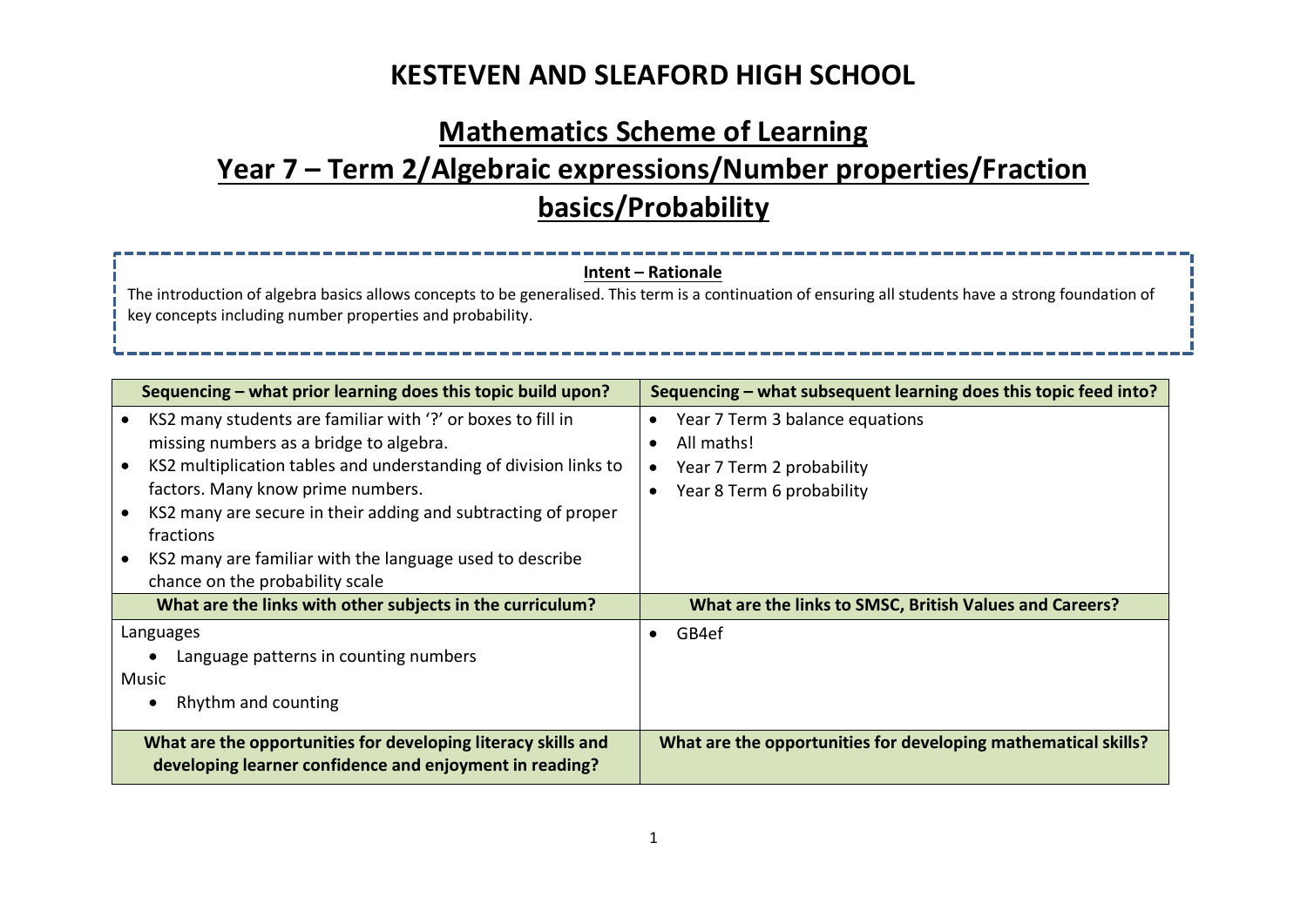| 'Alex's Adventure in Numberland' - Alex Bellows | Ensuring secure understanding of adding terms and multiplying |
|-------------------------------------------------|---------------------------------------------------------------|
| 'The Math Book' - Clifford Pickover             | terms                                                         |
|                                                 | Introduction to using a budget and estimating the costs of    |
|                                                 | items, identifying flaws in collecting data                   |

# **Mathematics Scheme of Learning**

### **Year 7 – Term 2**

### **Intent – Concepts**

#### **What knowledge will students gain and what skills will they develop as a consequence of this topic?**

### **National curriculum reference:**

Use and interpret algebraic notation, including: ab in place of a×b, 3y in place of y+y +y and 3×y, a<sup>2</sup> in place of a×a, a<sup>3</sup> in place of a×a×a; a<sup>2</sup>b in place of a×a×b, ab in place of a÷b, coefficients written as fractions rather than as decimals , substitute numerical values into formulae and expressions, including scientific formulae, understand and use the concepts and vocabulary of expressions, equations, inequalities, terms and factors, simplify and manipulate algebraic expressions to maintain equivalence by collecting like terms Use the concepts and vocabulary of prime numbers, factors (or divisors), multiples, common factors, common multiples, highest common factor, lowest common multiple, prime factorisation, including using product notation and the unique factorisation property, use the four operations, including formal written methods, applied to integers, decimals, proper and improper fractions, and mixed numbers, all both positive and negative, use conventional notation for the priority of operations, including brackets, powers, roots and reciprocals Work interchangeably with terminating decimals and their corresponding fractions (such as 3.5and 7/2 or 0.375and 3/8) Record, describe and analyse the frequency of outcomes of simple probability experiments involving randomness, fairness, equally and unequally likely outcomes, using appropriate language and the 0-1 probability scale, understand that the probabilities of all possible outcomes sum to 1 Develop their use of formal mathematical knowledge to interpret and solve problems, including in financial mathematics

> **Know** Basic algebraic manipulation, collect like terms. Substitute in to an expression and formula.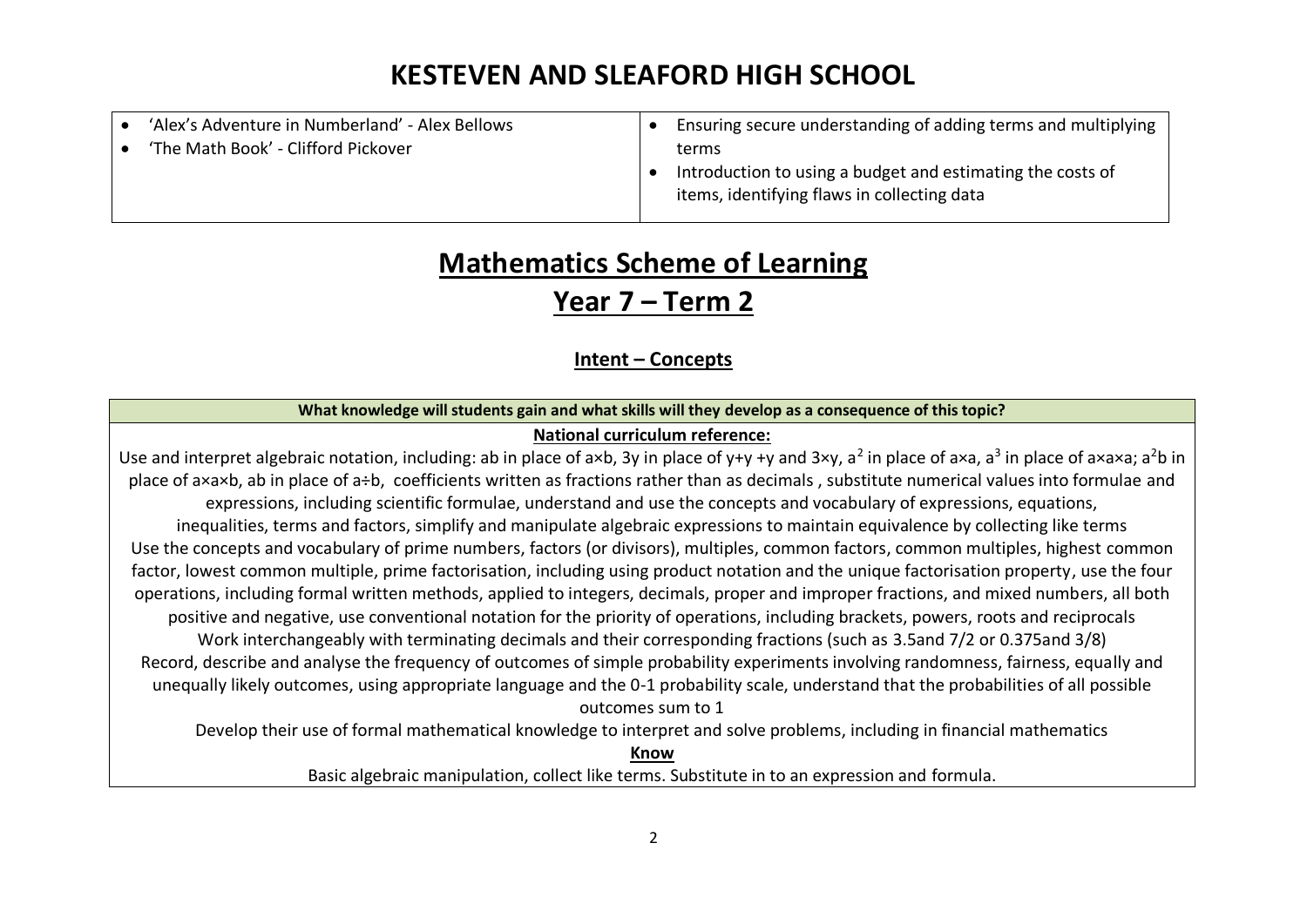| Express fractions in their simplest form and find equivalent fractions. Written methods for the four operations with proper fractions. Convert |                                                                          |  |  |
|------------------------------------------------------------------------------------------------------------------------------------------------|--------------------------------------------------------------------------|--|--|
| between mixed numbers and improper fractions.                                                                                                  |                                                                          |  |  |
| Know and use the probability scale with words/decimals/fractions. Calculate the theoretical probability of single events and simple            |                                                                          |  |  |
| combined independent events. Explore experimental probability.                                                                                 |                                                                          |  |  |
|                                                                                                                                                | <b>Apply</b>                                                             |  |  |
|                                                                                                                                                | Form and use a formula.                                                  |  |  |
|                                                                                                                                                | Fraction calculation word problems                                       |  |  |
|                                                                                                                                                | Probability problems in context                                          |  |  |
|                                                                                                                                                | <b>Extend</b>                                                            |  |  |
|                                                                                                                                                | BIDMAS use in substituting in to formula                                 |  |  |
|                                                                                                                                                | Adding/subtracting improper fractions/mixed numbers                      |  |  |
|                                                                                                                                                | Identify differences between experimental and theoretical probability.   |  |  |
| What subject specific language will be used and developed in this                                                                              | What opportunities are available for assessing the progress of           |  |  |
| topic?                                                                                                                                         | students?                                                                |  |  |
| Term, expression, collect like terms, simplify, substitute, power.                                                                             | End of term unit assessment<br>$\bullet$                                 |  |  |
| Multiple, factor, prime, square, root, cube, integer                                                                                           | Mid Term marking targets<br>$\color{black} \bullet$                      |  |  |
| Fraction, proper fraction, improper fraction, mixed number, cancel,                                                                            | Common misconceptions:<br>$\bullet$                                      |  |  |
| equivalent, simplify, simplest form, numerator, denominator,                                                                                   | Students often mistake adding and multiplying with 2a and a <sup>2</sup> |  |  |
| multiply, divide, add, subtract, common denominator                                                                                            | Students forget that only letters raised to the same power can be        |  |  |
| Probability, chance, likelihood, certain, impossible, even chance,                                                                             | added                                                                    |  |  |
| equally likely, mutually exclusive, event, trial, outcome, theoretical,                                                                        | Students confuse that letters can be written next to each other if       |  |  |
| experimental, systematic list, scale, fraction, decimal, percentage,                                                                           | multiplied but cannot be added together to write next to each            |  |  |
| ratio,                                                                                                                                         | other when collecting like terms                                         |  |  |
| Money, coins, pounds, pence, cost, finance, data collection                                                                                    | Students confuse when a common denominator is needed                     |  |  |
|                                                                                                                                                | Students forget they can cancel before multiplying                       |  |  |
|                                                                                                                                                | Students can forget to multiply numerator when finding a                 |  |  |
|                                                                                                                                                | common denominator to find an equivalent fraction                        |  |  |
|                                                                                                                                                | Students confuse multiples and factors                                   |  |  |
|                                                                                                                                                | 2 is the only even prime number, 1 is not a prime number as it           |  |  |
|                                                                                                                                                | does not have exactly 2 factors                                          |  |  |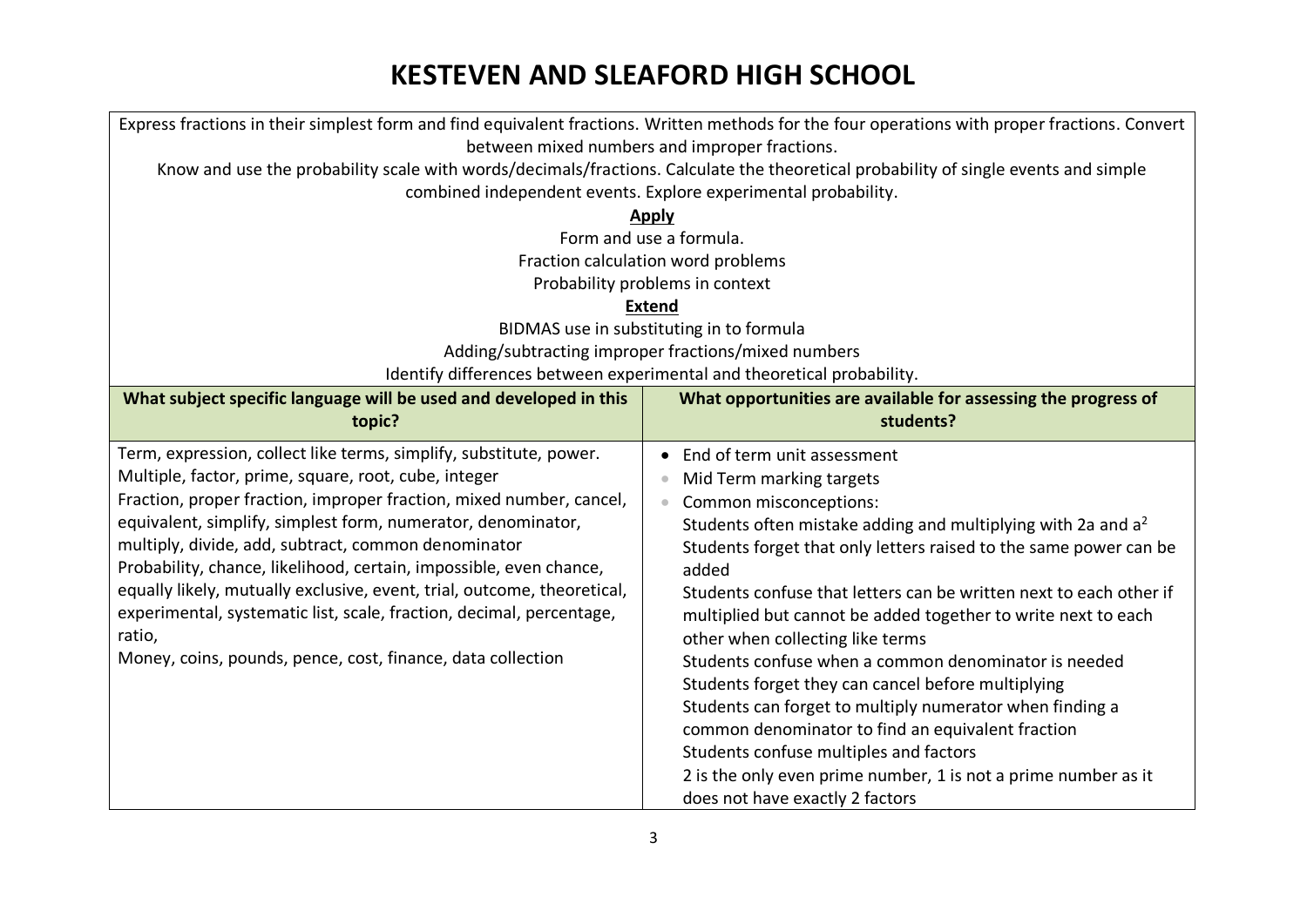| • Students confuse equally likely with equal chance<br>Confusion over when equal chance and two outcomes which are<br>not equally likely eg bias coin or P(A) and P(not A) |
|----------------------------------------------------------------------------------------------------------------------------------------------------------------------------|
|                                                                                                                                                                            |

| <b>Algebraic expressions</b>          |  |  |
|---------------------------------------|--|--|
| Use letters to represent numbers      |  |  |
| Collect like terms and multiply terms |  |  |
| Substitute to find the value of an    |  |  |
| expression                            |  |  |
| Substitute values in to a formula     |  |  |
| Form an expression and a formula      |  |  |

| <b>Number properties</b>                                                            | R |  |
|-------------------------------------------------------------------------------------|---|--|
| Identify the factors of a number                                                    |   |  |
| Identify multiples of a number                                                      |   |  |
| Recognise square numbers 1-15                                                       |   |  |
| Recognise cube numbers 1-5                                                          |   |  |
| Recognise prime numbers                                                             |   |  |
| Find HCF and LCM using a list                                                       |   |  |
| To be able to use prime factorisation to<br>write a number as its product of primes |   |  |